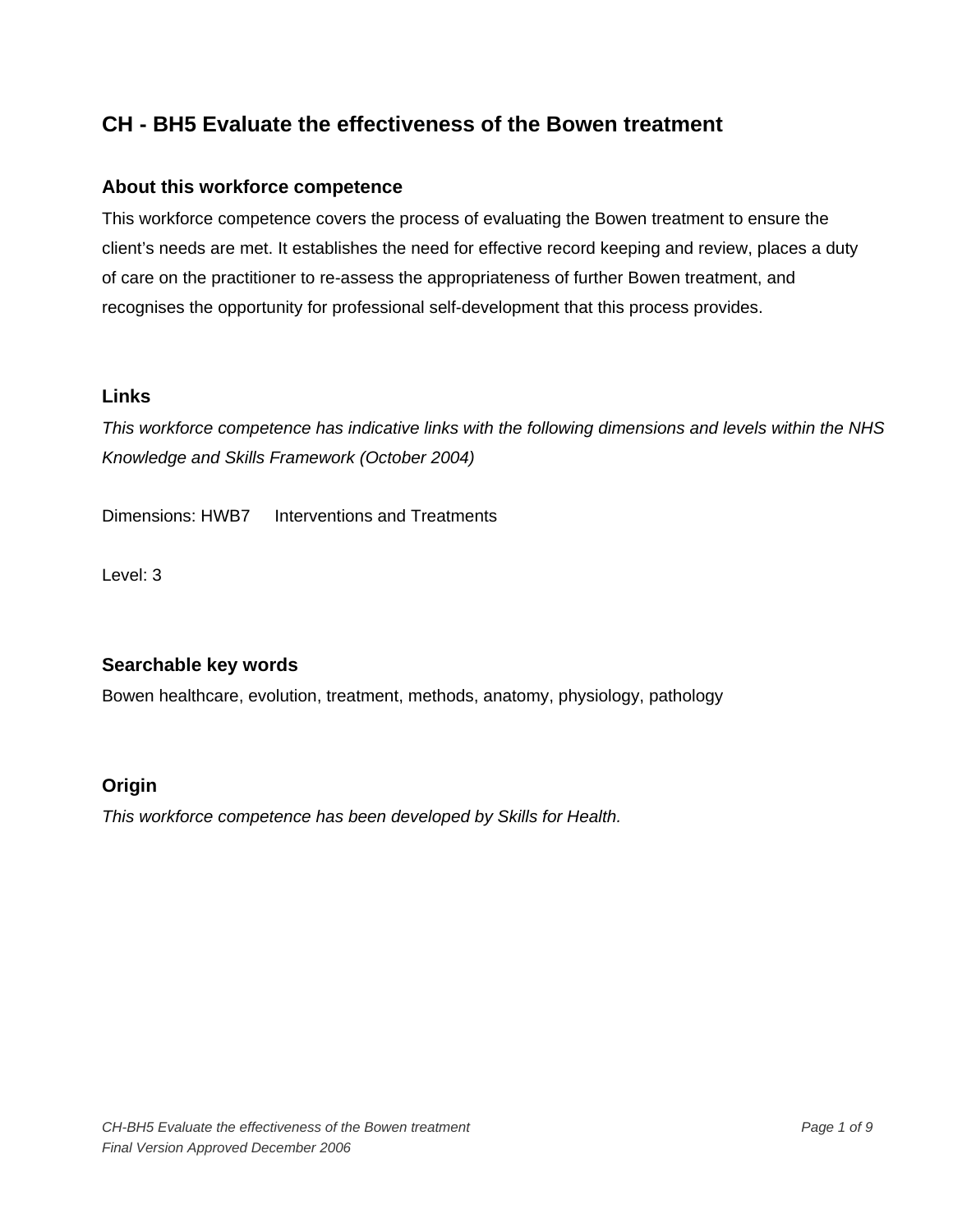### **Glossary**

*This section provides explanations and definitions of the terms used in this workforce competence. In competences, it is quite common to find words or phrases used which you will be familiar with, but which, in the detail of the competence, may be used in a very particular way.* 

#### **Scope**

*This section provides guidance on possible areas to be covered in this workforce competence.* 

| <b>Evaluation</b> |    | may include:                                                                |
|-------------------|----|-----------------------------------------------------------------------------|
|                   | a) | client's experience of the programme                                        |
|                   | b) | extent to which the programme has met<br>the needs of the client            |
|                   | C) | the client's broader needs                                                  |
|                   | d) | other factors which may have affected<br>the programme's effectiveness      |
|                   |    |                                                                             |
| <b>Outcomes</b>   |    | may include:                                                                |
|                   | a) | improvement of the client's health,<br>effective functioning and well-being |
|                   | b) | maintenance and stability                                                   |
|                   | C) | palliative                                                                  |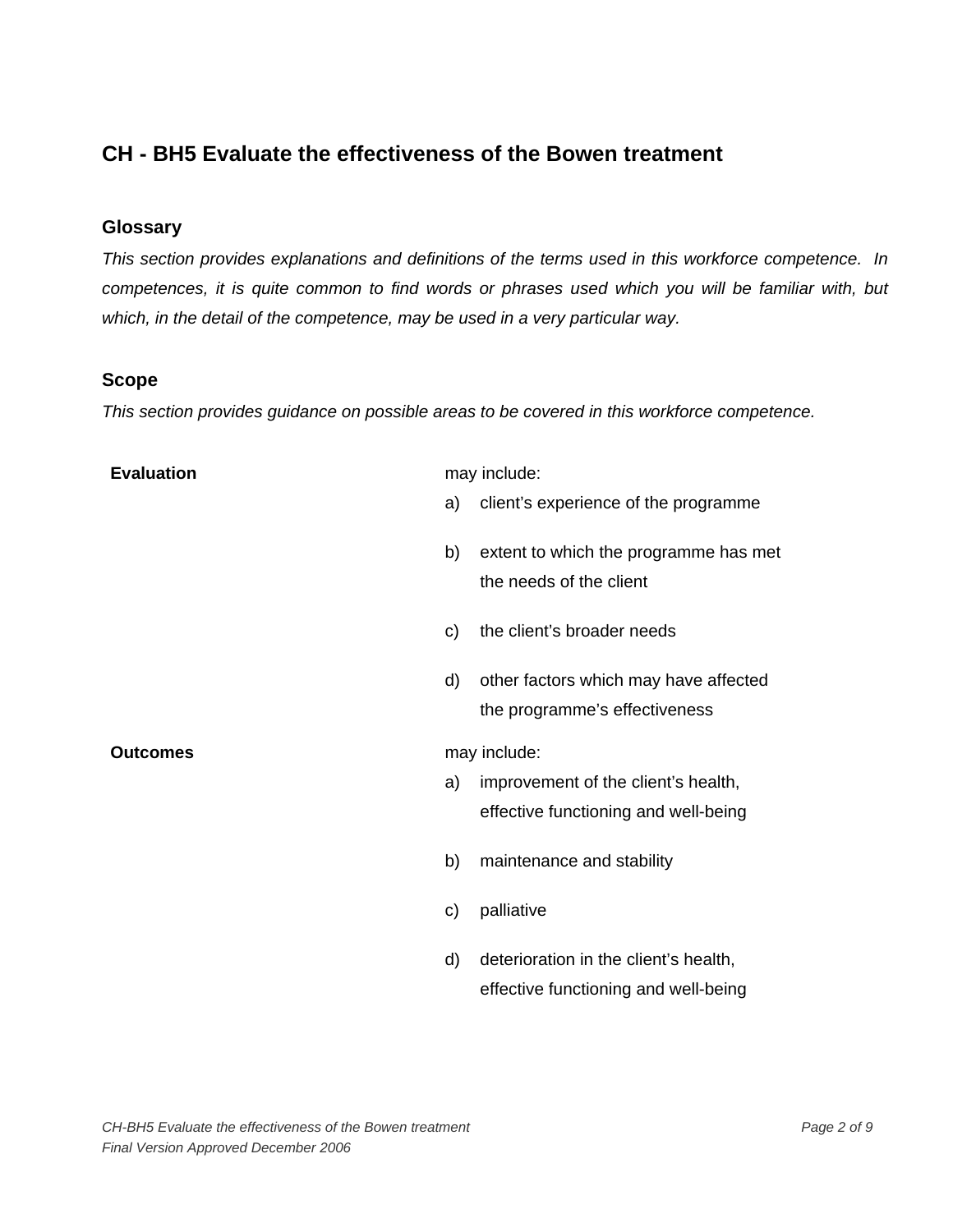### **Performance Criteria**

*You need to:* 

- 1. discuss the **outcomes** and effectiveness of the Bowen treatment and use of self-care in a manner and at a level and pace, suited to the client
- 2. encourage the client to **evaluate** their Bowen treatment and use of self-care procedures and suggest possible modifications
- 3. agree future Bowen treatment sessions with the client
- 4. encourage clients to take responsibility for their own health, effective functioning and well-being
- 5. obtain the client's consent to pass on confidential information as appropriate
- 6. ensure records are kept, in line with professional and legal requirements
- 7. interact with any companion(s) of the client in ways that are appropriate to the needs of the client and to your needs
- 8. evaluate the experience you have gained from working with the client to inform future practice.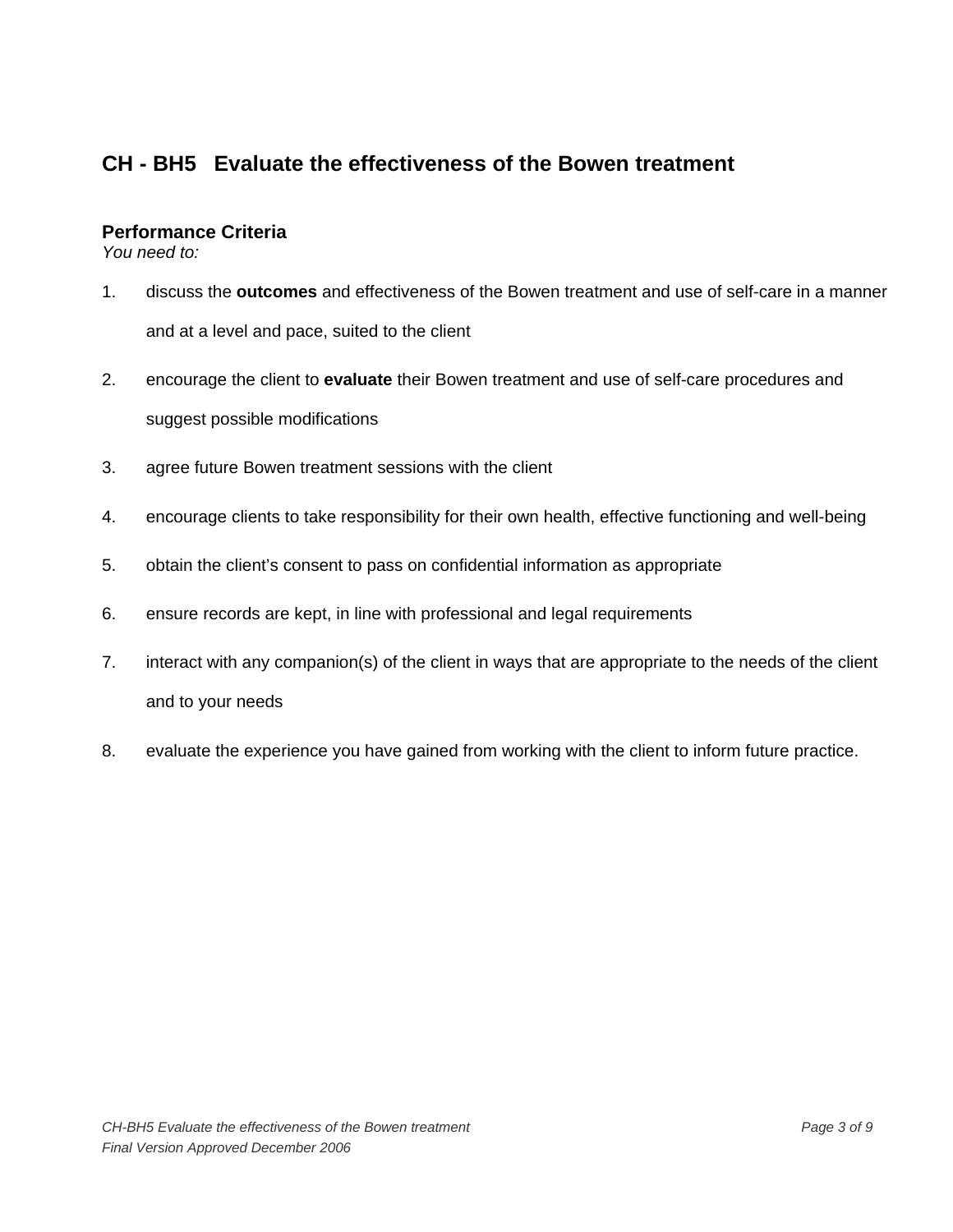### **Knowledge and Understanding**

*You need to apply:* 

- **A Professional practice and Bowen healthcare**  K1 a factual knowledge of the professional standards and codes of practice for Bowen healthcare K2 a working knowledge of relevant legislation that impacts on your work role K3 a factual knowledge of employment and organisational policies and practices K4 a working knowledge of why it is important to respect the rights of clients K5 a working knowledge of the extent of your own remit as a practitioner and the limits of your responsibilities K6 a working knowledge of communication and the professional relationship K7 an in-depth understanding of how to achieve effective communication through observation, sensitive questioning and listening
- K9 a working knowledge of confidentiality and confidentiality issues
- K10 a factual knowledge of the procedures and requirements for confidentiality, security, transmission of information and passing on of information about clients
- K11 a factual knowledge of consent
- K12 a factual knowledge of practice management
- K13 a working knowledge of how to be supportive to the client (and any companion(s)) whilst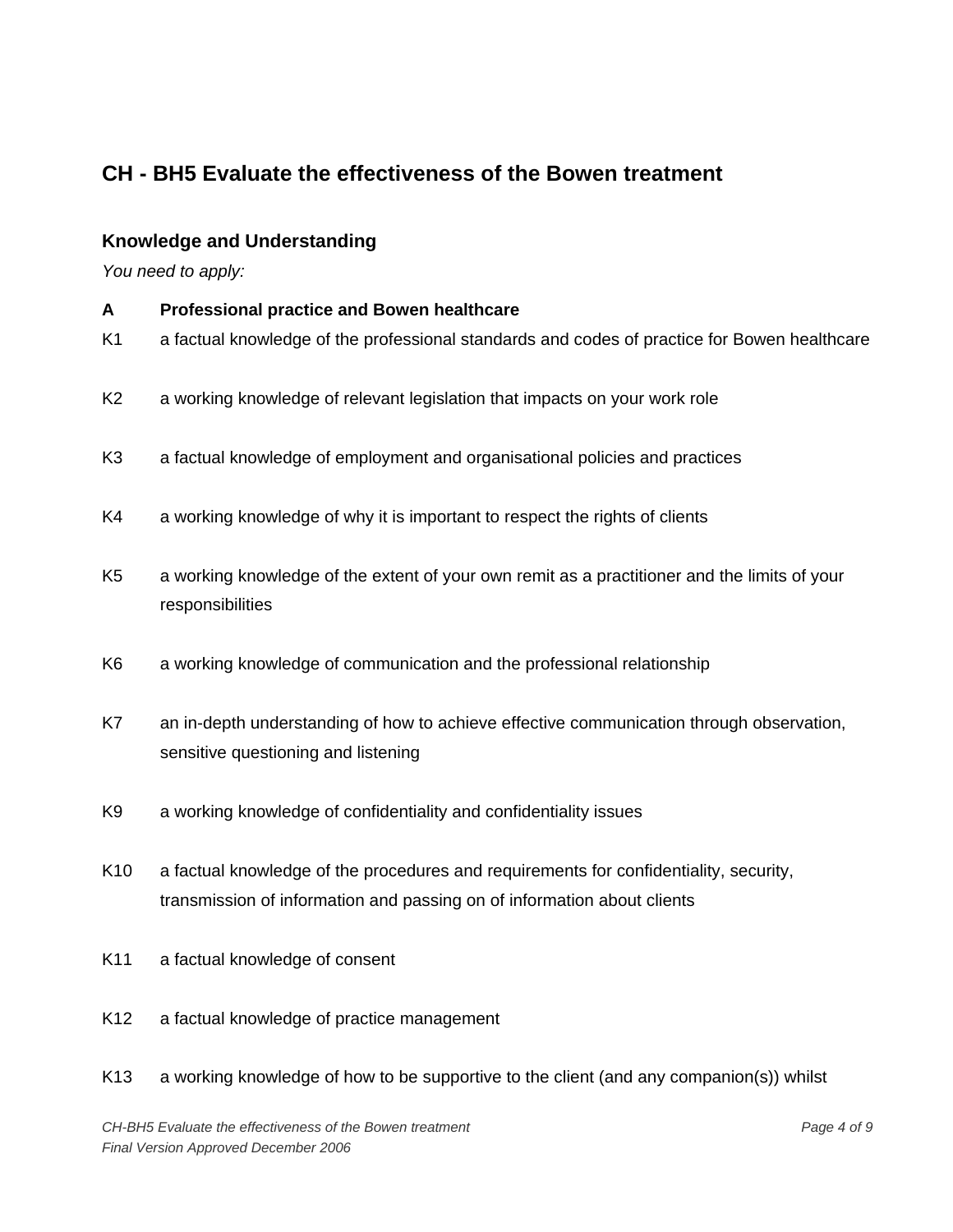managing time effectively

#### **B Work role and practice – reflecting and developing**

- K14 a working knowledge of how to reflect on your own practice, how to identify any development needs and why it is important to do this
- K15 a working knowledge of how to evaluate the effectiveness of your own actions and learn from experience
- K16 a working knowledge of the information available on effective Bowen healthcare and how to evaluate and use this information within your own practice
- K17 a working knowledge of how the models and concepts in your area of practice have evolved and developed, how they tend to change with time and the similarities and differences between different versions
- K18 a working knowledge of how to develop links with other healthcare providers and any protocols for doing this
- K19 a factual knowledge of how to recognise the limits of your own knowledge and competence and the importance of not exceeding these limits

#### **C Health, effective functioning and well-being**

- K20 a working knowledge of the concept of health, effective functioning and well-being that is consistent with the practice, principles and theory underlying your discipline
- K21 a working knowledge of why it is important to recognise that the client's previous and present care may affect their health, effective functioning and well-being
- K22 a working knowledge of how the psychological and emotional balance of the client may affect their health, effective functioning and well-being
- K23 a working knowledge of how to recognise when the body is in health balance and when it is not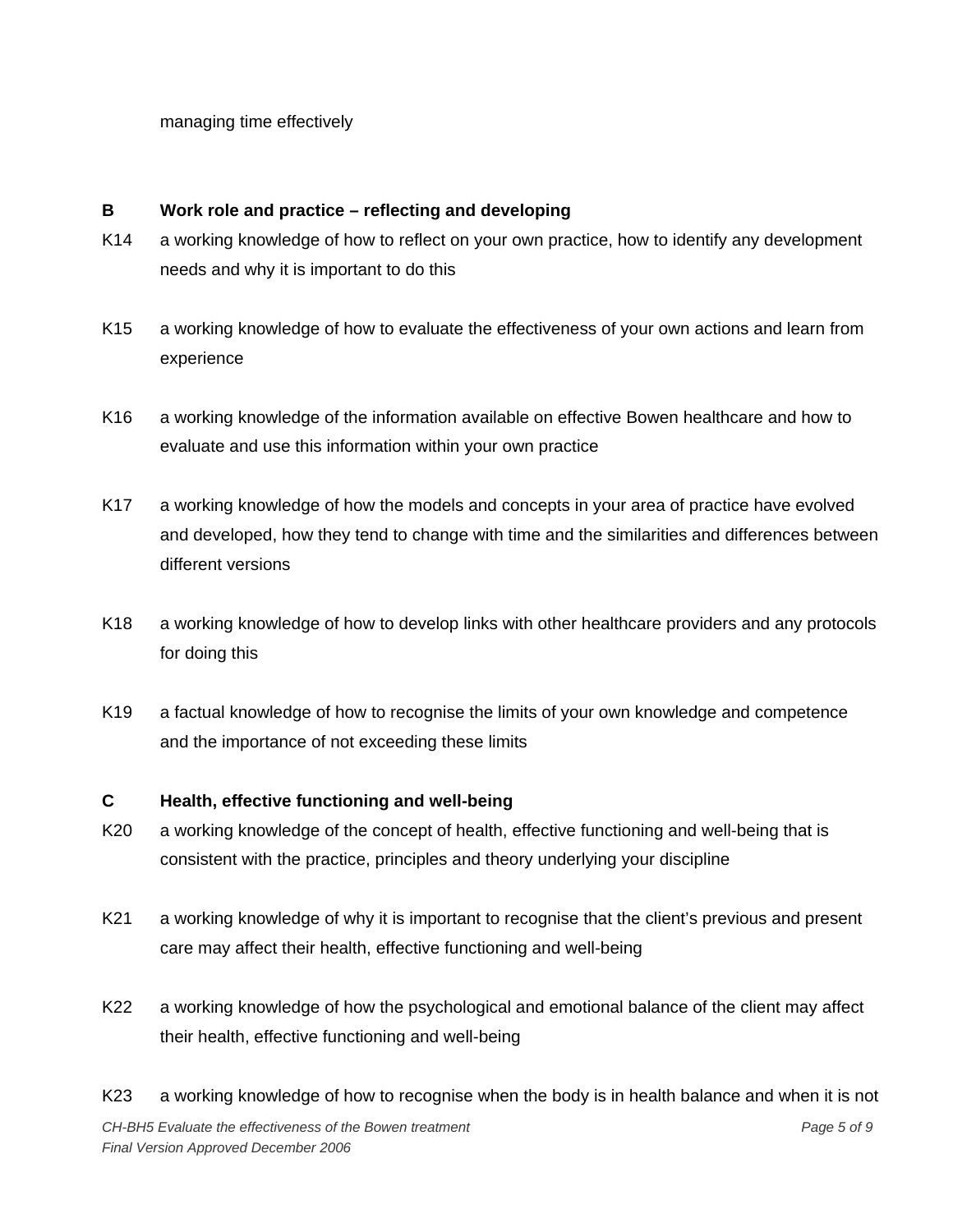functioning as it should

- K24 a working knowledge of how signs and symptoms may be suppressed or altered by other factors such as medication, exercise, diet
- K25 a working knowledge of how the client's diet, lifestyle and emotional state can affect their health, effective functioning and well-being
- K26 a working knowledge of how the physical, social, emotional and economic context in which people live affects their health, effective functioning and well-being
- K27 a working knowledge of how personal beliefs and preferences affect how clients live and the choices they make
- K28 a working knowledge of what resources are available to clients to make changes to the context in which they live and make choices about their lifestyles
- K29 a working knowledge of the nature of illness and the impact this may have on a client's health, effective functioning and well-being
- K30 a working knowledge of why it is important to recognise conditions which may pose a serious risk to the client and when to seek immediate help or advice from other professional sources
- K31 a working knowledge of the nature of disability and your role in working with those who have disabilities
- K32 a working knowledge of how an individual's abilities and disabilities may affect the nature and form of help and support and the manner in which you provide it

#### **D The scope and methods of Bowen healthcare**

- K33 an in-depth understanding of the history, principles and development of Bowen healthcare and its relationship to other healthcare
- K34 a working knowledge of how to recognise those occasions when Bowen healthcare may be used in conjunction with other healthcare which the client is receiving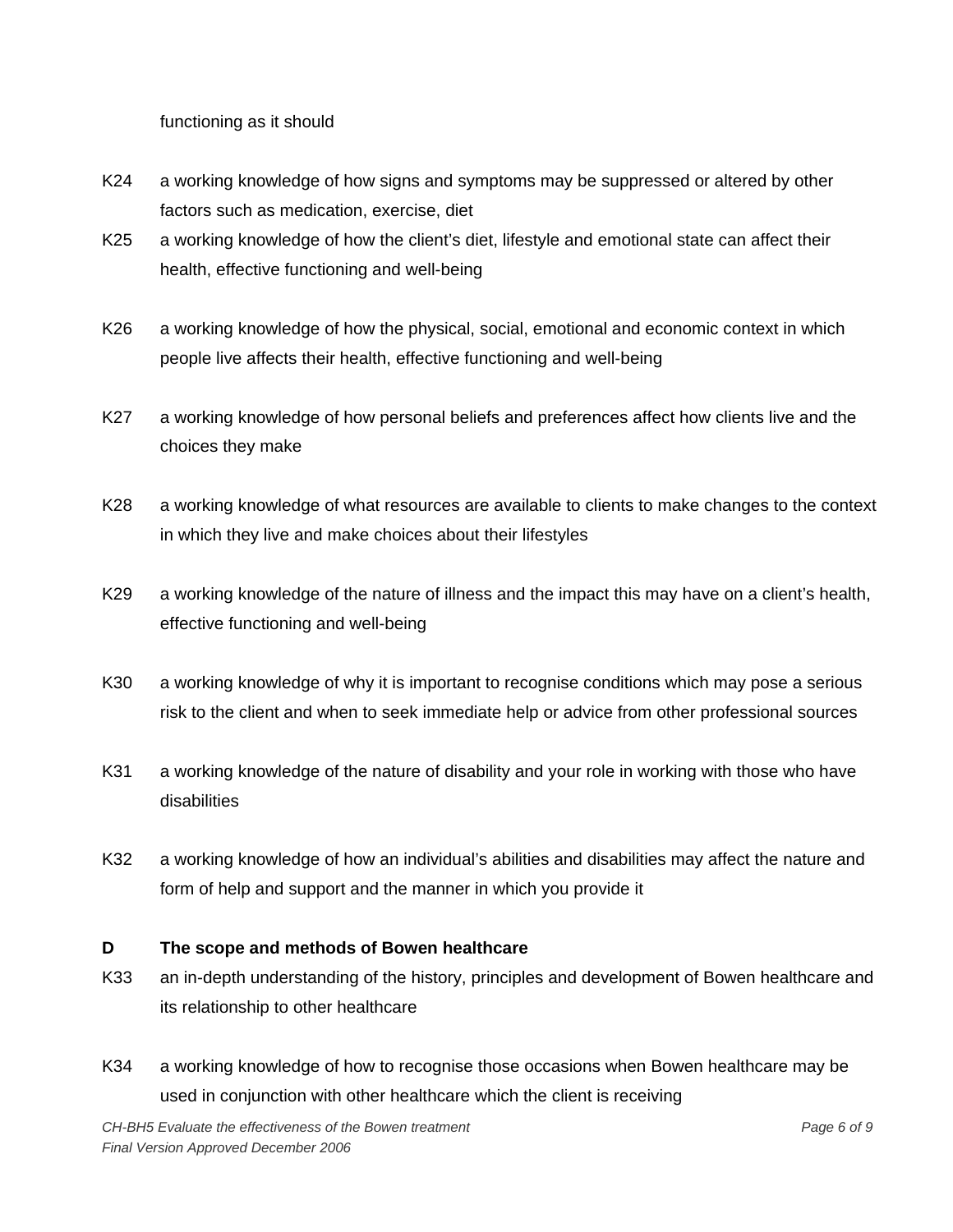- K35 an in-depth understanding of how to recognise conditions for which the discipline is incomplete in itself and for which the client should seek advice from other sources
- K36 a working knowledge of the circumstances when you may choose not to accept a client:
	- a) where the interaction may not be beneficial
	- b) the client does not want Bowen treatment
	- c) you do not wish to provide Bowen treatment
	- d) the client is in need of urgent medical care
- K37 a working knowledge of the circumstances when you must not accept a client:
	- a) you do not have the requisite experience or expertise
	- b) the circumstances where medical referral is essential
- K38 an in-depth understanding of the range, purpose and limitations of different methods which may be used for different clients with different needs
- K39 an in-depth understanding of how to determine the most appropriate method(s) for different clients and their particular needs
- K40 an in-depth understanding of how to tailor Bowen healthcare appropriately for each individual
- K41 an in-depth understanding of how to judge whether self-care procedure(s) is/are appropriate for the client

#### **E Evaluating and reviewing the effectiveness of your Bowen healthcare**

- K42 a working knowledge of what information is needed for the review to be carried out effectively
- K43 a working knowledge of how to review the effectiveness of the Bowen healthcare with the client and evaluate the extent to which their needs have been met
- K44 a working knowledge of the importance of evaluating the Bowen healthcare as a whole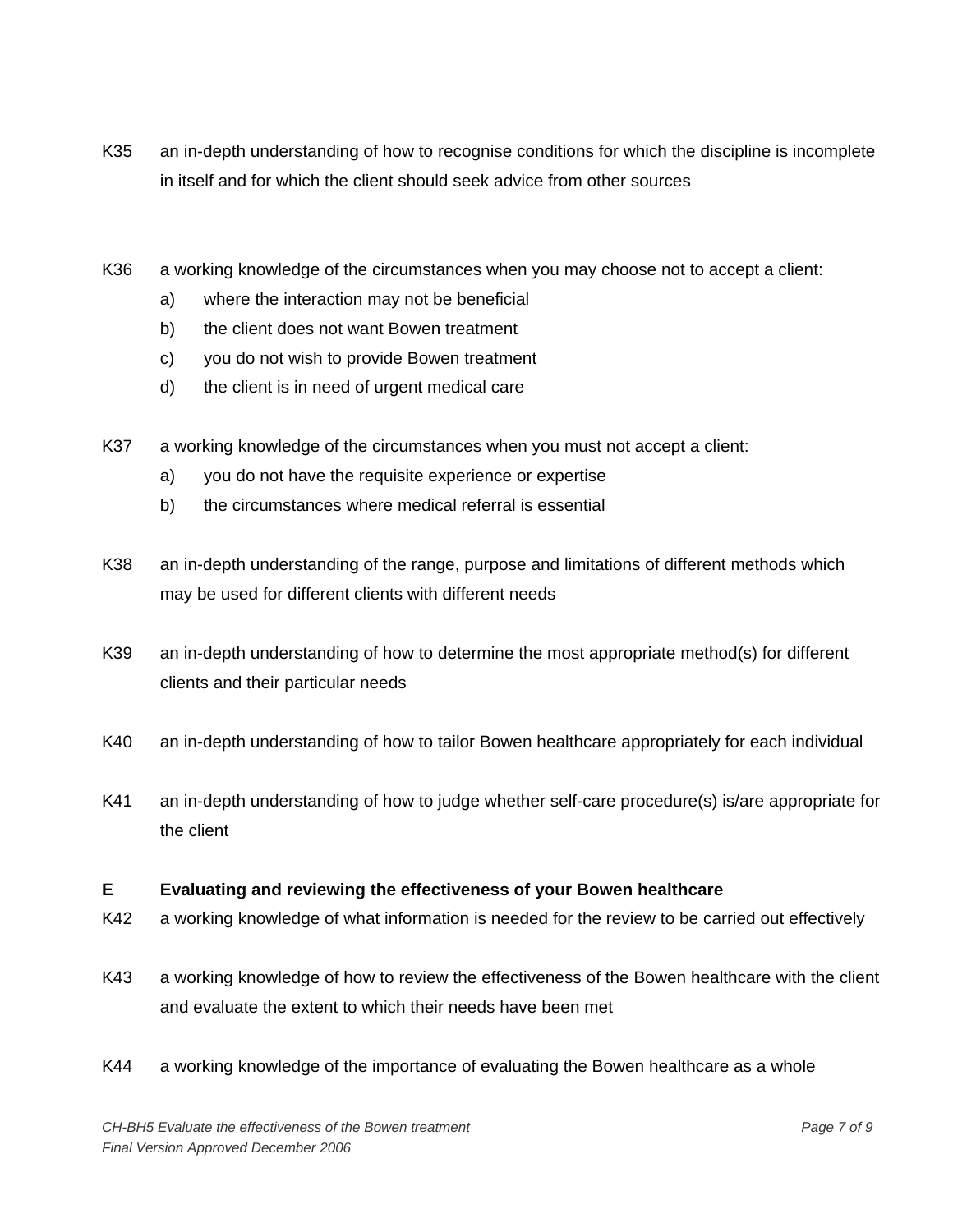- K45 a working knowledge of how and why you should encourage the client (and any companion) to take a full and active part in the review process and offer their views
- K46 a working knowledge of how the client (and any companion) may indicate concerns in the process without making their concerns clear and explicit
- K47 a working knowledge of the importance of active listening in evaluating the Bowen healthcare with the client
- K48 an in-depth understanding of the range of different ways in which the Bowen healthcare can be altered to meet the needs of the client and the ways in which their needs may have changed
- K49 a working knowledge of why it is necessary to help and support the client to consider the implications of any changes made to their programme of care
- K50 a factual knowledge of how to record the content and outcomes of the review process and what information should be included
- K51 a factual knowledge of the variety of reasons there may be for discontinuing the Bowen healthcare programme with the client

#### **F Anatomy, physiology and pathology**

- K52 a working knowledge of the structure, function, location and interaction of glands, organs and systems:
	- a) cardio vascular system
	- b) lymphatic system
	- c) nervous system
	- d) endocrine system
	- e) digestive system
	- f) respiratory system
	- g) urinary system
	- h) reproductive system
	- i) immune system
	- i) the skin